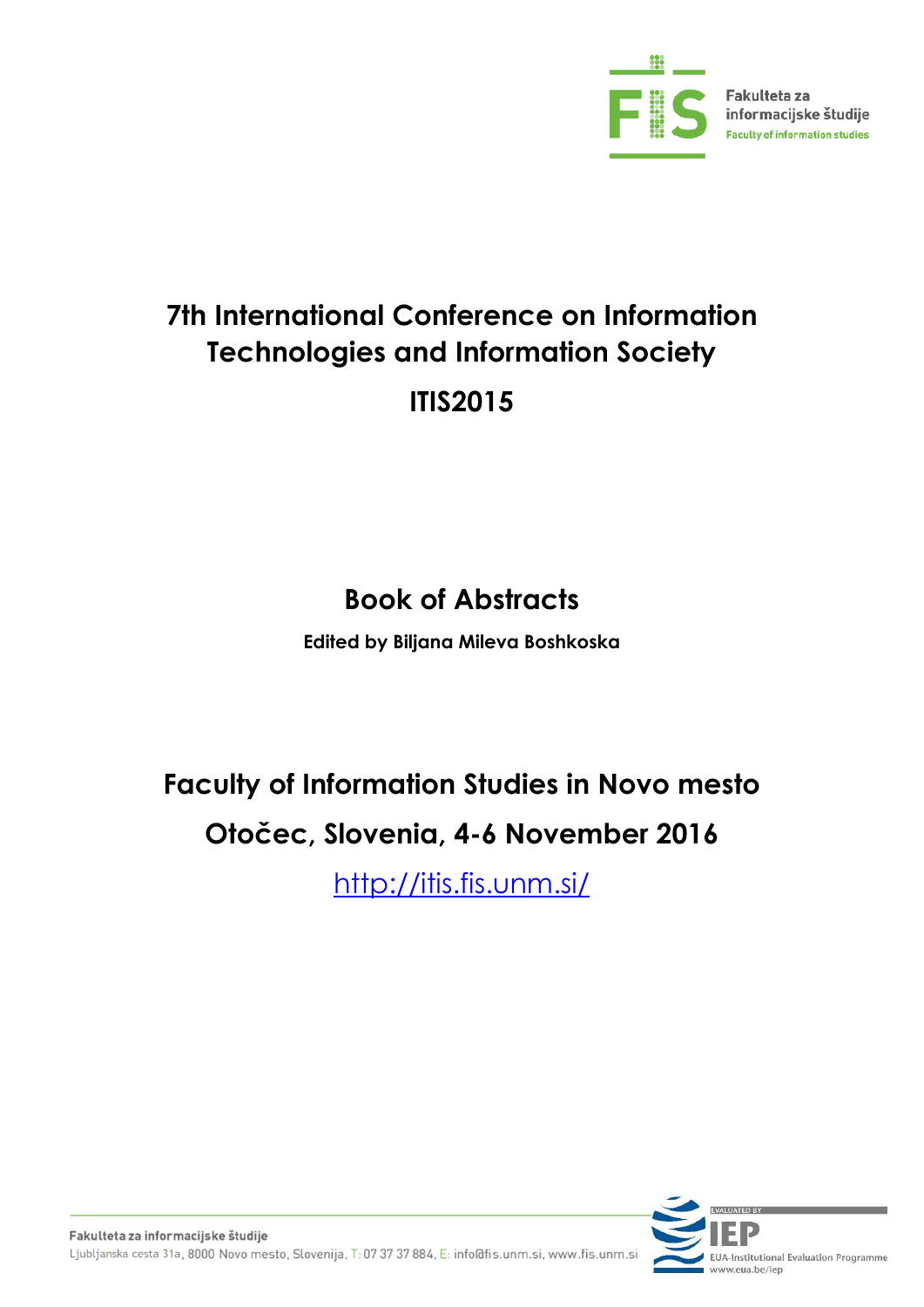

#### **CONFERENCE ORGANIZATION**

#### **ORGANIZING COMMITTEE**

Zoran Levnajić, Biljana Mileva Boshkoska, Klavdija Macedoni, Marjeta Grahek, Jernej Gabrič, Maja Zorčič

#### **PROGRAM COMMITTEE**

Franjo Cecelja, University of Surrey, UK Ludo Waltman, University of Leiden, The Netherlands Jelena Grujić, Free University Brussels, Belgium Markus Abel, Potsdam University, Germany Roger Guimera, Rovira i Virgili University, Tarragona, Spain Andrea Guazzini, University of Florence, Italy Daniele Vilone, University of Florence, Italy Davide Rossi, University of Bologna, Italy Antonina Dattolo, University of Udine, Italy Marija Mitrović Dankulov, Institute of Physics, Serbia Srđan Škrbić, University of Novi Sad, Serbia Olivera Grljević, University of Novi Sad, Serbia Leo Mršič, IN2data, Zagreb, Croatia Miroslav Bača, University of Zagreb, Croatia Markus Schatten, University of Zagreb, Croatia Zvonko Kostanjčar, University of Zagreb, Croatia Petra Grd, University of Zagreb, Croatia Sanda Martinčić-Ipšić, University of Rijeka, Croatia Igor Mozetič, Jožef Stefan Institute, Slovenia Bernard Ženko, Jožef Stefan Institute, Slovenia Panče Panov, Jožef Stefan Institute, Slovenia Marko Bohanec, Jožef Stefan Institute, Slovenia Vladimir Batagelj, University of Ljubljana, Slovenia Lovro Šubelj, University of Ljubljana, Slovenia Ljupčo Todorovski, University of Ljubljana, Slovenia Anuška Ferligoj, University of Ljubljana, Slovenia Matjaž Perc, University of Maribor, Slovenia Igor Bernik, University of Maribor, Slovenia Blaž Markelj, University of Maribor, Slovenia Marjan Heričko, University of Maribor, Slovenia

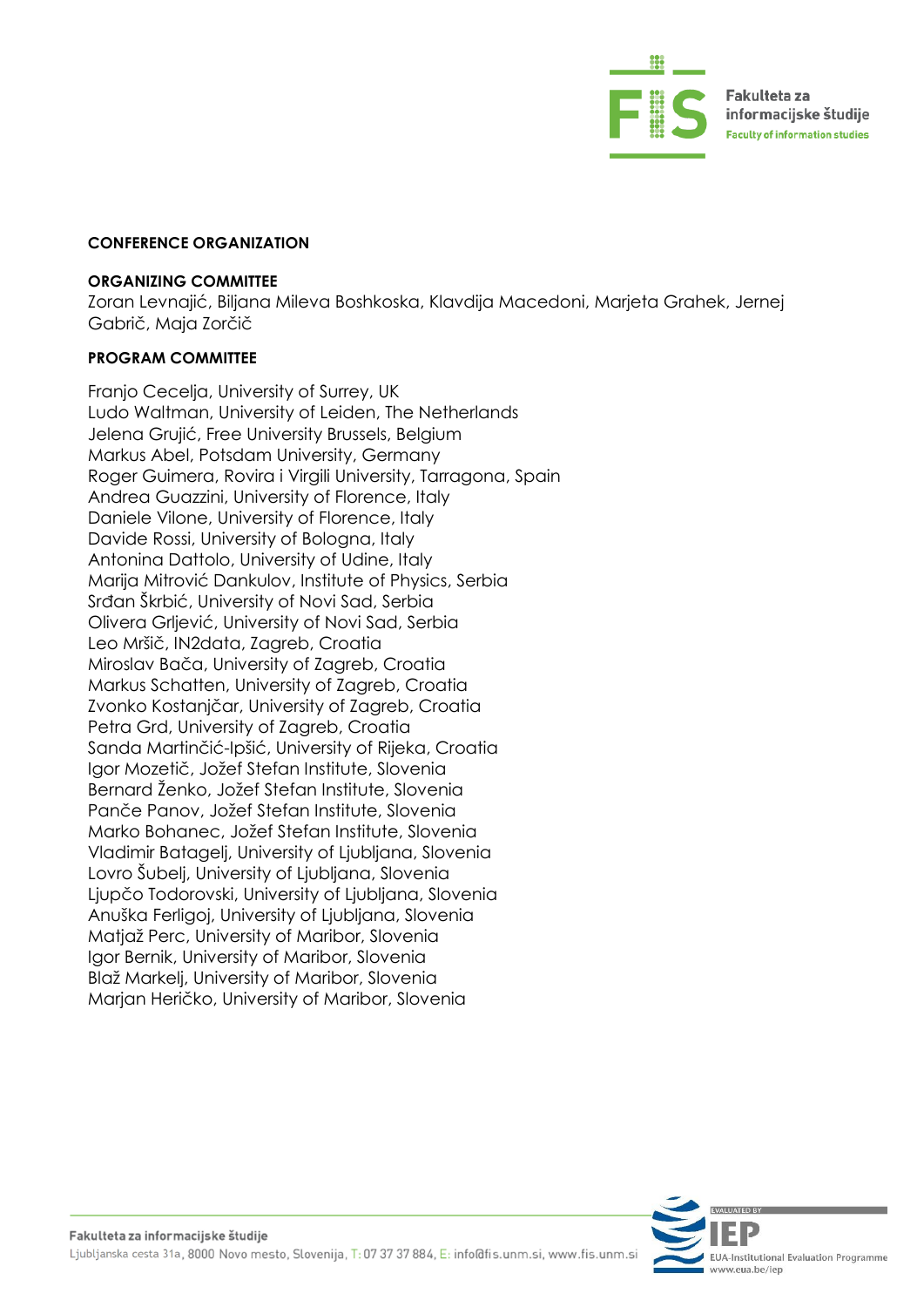

Fakulteta za informacijske študije **Faculty of information studies** 

## **ABSTRACTS**

#### **(in order of the conference programme schedule)**

#### **Keynote: ROGER GUIMERA,** *Rovira i Virgili University, Tarragona, Catalonia* **Title: Social networks: From description to prediction using network inference**

Social actors interact with each other through complex networks that are neither perfectly regular nor completely random. Social scientists have studied these networks for over half a century, but only recently, with the advent of information and communication technologies, have we been able to systematically and quantitatively explore the large-scale structure social systems. So far, most of this research has been descriptive, that is, it has focused on describing the structure of social networks. In the last few years, however, we have developed network models that are amenable to statistical treatment and that enable us to be predictive, that is, to make quantitative predictions about the structure and evolution of social systems. In our talk, we will discuss some of these approaches to network inference. We will also discuss how these approaches can be applied to problems as diverse as the prediction of conflict within work teams, the prediction of decisions of judges, or the prediction of user ratings on movies and books.

#### **Keynote: LUDO WALTMAN¸,** *Leiden University, Leiden, Netherlands* **Title: Comparing scientific performance across disciplines: Methodological and conceptual challenges**

Quantitative measurement of scientific performance has become a pervasive phenomenon. Research institutions are benchmarked in university rankings, individual researchers are compared using hindices and other similar types of metrics, and scientific journals compete with each other to have the highest impact factor. What is the scientific basis of these different approaches to the measurement of scientific performance? Do these approaches really allow us to make meaningful statements on the performance of journals, institutions, and individual researchers, even if they are active in different scientific fields with different publication andcitation practices? In my talk, I will critically reflect on commonly used metrics of scientific performance, and I will illustrate some important pitfalls in the use of these metrics. I will also show a number of more advanced approaches to the measurement of scientific performance. These approaches have been developed by bibliometric research centers, including my own center at Leiden University. In particular, I will focus on the CWTS [Leiden Ranking,](http://www.leidenranking.com/) a worldwide ranking of universities based on a sophisticated bibliometric methodology, and the SNIP indicator, an alternative to the journal impact factor developed at Leiden University and available in the Scopus database. I will point out the advantages of these advanced bibliometric approaches to the measurement of scientific performance, but I will also highlight their intrinsic limitations. Finally, based on the recently published [Leiden Manifesto](http://www.leidenmanifesto.org/) for research metrics, I will discuss a number of good practices in the use of quantitative metrics in assessing scientific research.

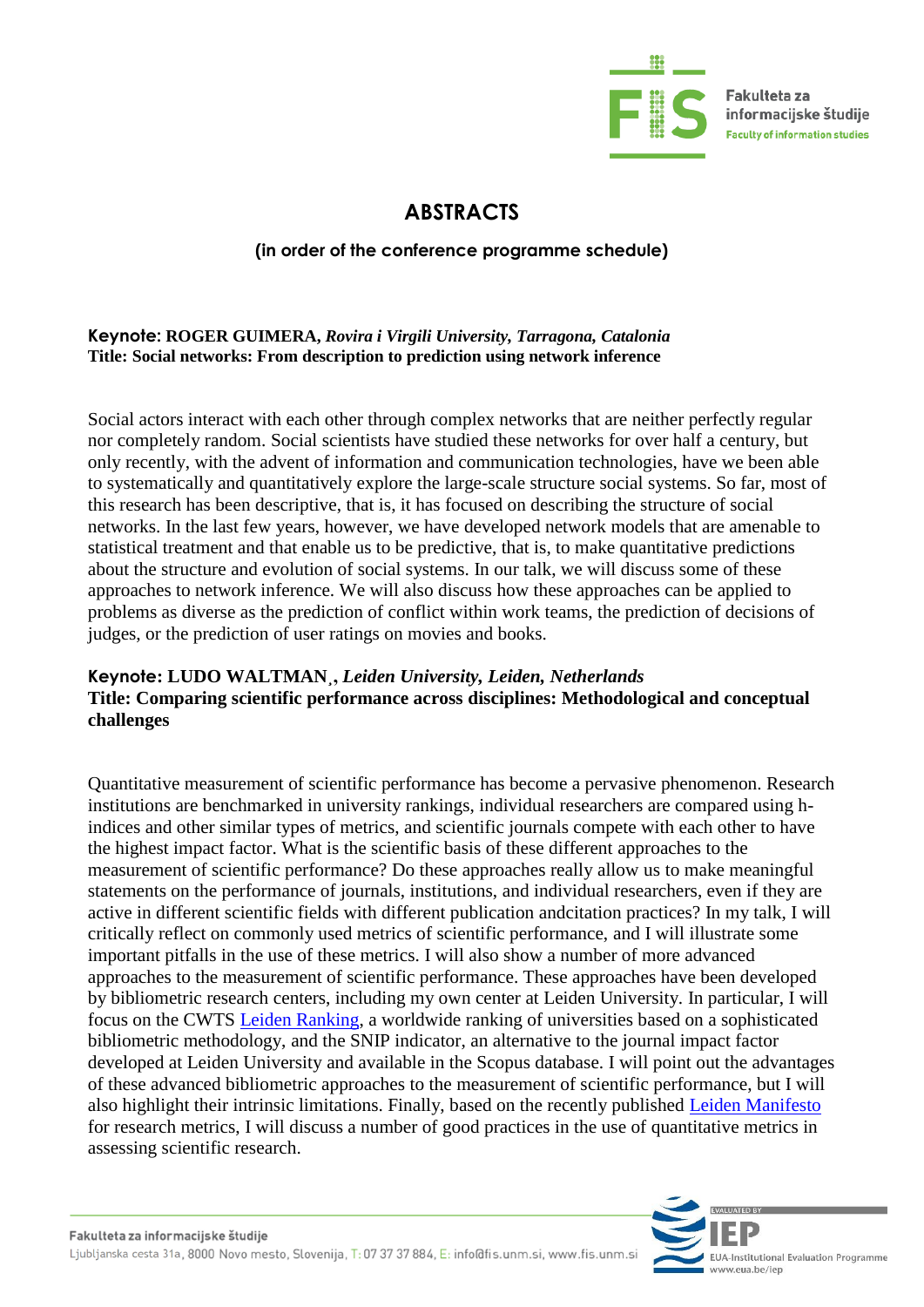

#### **Keynote: [IGOR MOZETIČ,](http://montun.ijs.si/mozetic/)** *Jožef Stefan Institute, Ljubljana, Slovenia* **Title: Social media analytics: The role of sentiment**

We present several studies of sentiment analysis, applied to different media (Twitter, Facebook, news and blogs), in different languages, and to different domains. The main issue is to find and quantify a relationship between a social media and another complex system. We combine text mining, network analysis and standard statistical methods to uncover and highlight important relations between different systems. In particular, we will demonstrate the role of sentiment in monitoring of political elections, detecting abnormal returns of stocks, spreading of conspiracy theories, identifying influential communities and their leaning towards environmental issues, ranking and mapping emojis by their sentiment, comparing everyday to major news events, and finally, in the evolution of the recent refugees crisis in Europe.

## **Keynote: [MARKUS ABEL,](http://www.ambrosys.de/)** *Ambrosys GmbH, Potsdam, Germany and Potsdam University, Potsdam, Germany*

#### **Title: Machine Learning for power production forecast**

In recent years big data and machine learning have buzzed around the world. Methods have been designed by global players, in particular for semantic analysis of data. These methods can be used for numerical data, too, which are often not big, but meaningful. The presented approach is to use machine intelligence paired with physical insight in the systems considered. As an example, it is shown how a forecast system can be designed based on good features and suitable methods. A special challenge is the spatio-temporal analysis of data: one has to reduce the possible "words", i.e. temporal sequences from different locations to useful "words", i.e. few sequences which characterize a certain property of the system considered – a kind of clustering is required. We use facts known from turbulence theory to identify good features for wind energy data. Our focus lies on symbolic regression methods and stochastic modeling, but a set of other methods are used for comparison.

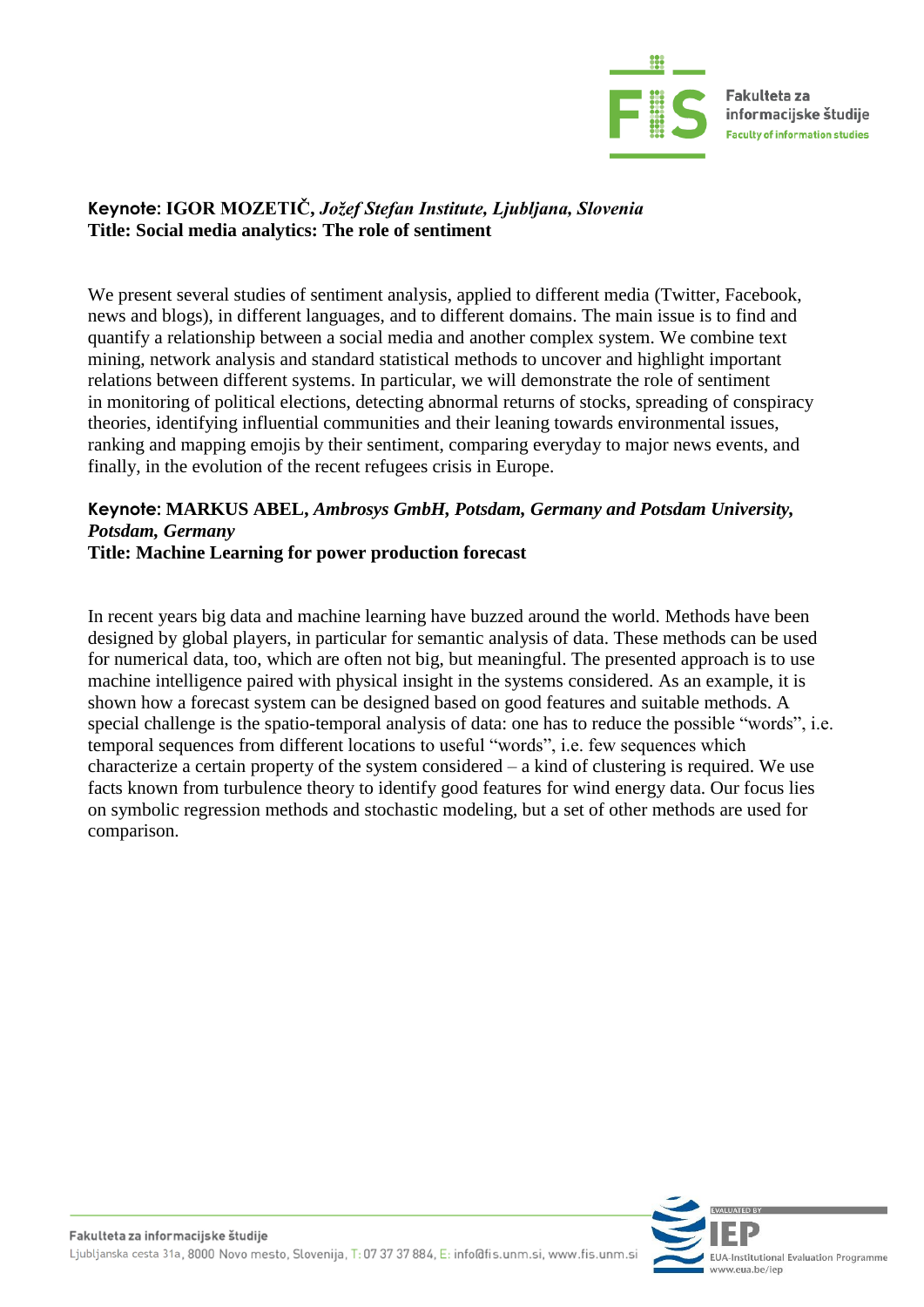

#### **Mirna Macur, National Institute of Public Health: On-line gamers in Slovenia – are they addicted?**

Use of IT brings a lot of benefits to our everyday lives, however extensive use of Internet may be damaging. Use of Internet for on-line gaming is very popular not only among children and teenagers, but also among adults and this activity is not just harmless. Researchers found excessive on-line gaming as one of so-called behavioral (non-chemical) addictions and continuous research in this field contributed to inclusion of Internet Gaming Disorder in the appendix of the Diagnostic and Statistical Manual of Mental Disorders DSM-5 (American Psychiatric Association, 2013) as condition that requires further empirical and clinical research. Other excessive online activities not involving the playing of online games (e.g., excessive use of social media, such as Facebook; viewing pornography online) were not included in the appendix due to the lack of sufficient research in this area.

Our research focused on motives for on-line gaming (27 items revealing 7 different motives for gaming) and problematic use of Internet. Research was on-line because it was for gamers themselves, who are at least 14 years old. On-line questionnaires were active from June to October 2014, promoted though Slovenian gaming sites, students' organisations, faculties and friends. 784 people completed the questionnaire. The strongest motive for on-line games in Slovenia is recreation (gaming for them is entertaining and they enjoy gaming), followed by coping (gaming helps them get into a better mood, it also helps them get rid of stress) and competition (they enjoy competing with others, they like to win).

Since on-line gaming can become an addiction we calculated number of problematic Internet users. Internet addiction is a heterogeneous concept. According to Griffiths (2000) researchers have to differentiate between dependence on the Internet, and dependence to the Internet. He argues that a majority of individuals presenting with problematic Internet use are simply using it as a medium to fuel other addictive behaviours such as cybersex addiction or gaming or gambling. Problematic Internet Use Questionnaire (PIUQ-6) (Demetrovics et al. 2015) was used and revealed that 37% of Slovenian gamers are problematic Internet users. This share is very high because we know from representative Slovenian study in 2014 there is only 3,8% problematic Internet users among adult population (age 15 years and more). On-line gaming is addictive and Slovenian gamers are at risk of being and becoming problematic Internet users whose characteristics are (Griffiths, 2005): (1) salience, (2) mood modification, (3) tolerance, (4) withdrawal, (5) conflict and (6) relapse. Problematic Internet users among gamers are younger than nonproblematic  $(t = 3.413)$ p=0,001); but we can see no other differences between gamers who score as problematic or as nonproblematic Internet users (gander, educational level, marital status, work and employment status, motives for on-line gaming). However we have to stress that on-line gamers are dominantly males (77,6%), single (61,0%), don't have a job (50,2%), 47,0% of them study, their average age is 23,11 years (std.dev.  $= 8,012$ ; min 14 years; max 74 years).

One out of three Slovenian on-line gamers is problematic Internet user, whereas in general Slovenian population only one out of 26 is problematic Internet user! Special attention is needed for this population to prevent them develop loneliness, low self-esteem and addiction.

#### **Bogdan Filipič, Jozef Stefan Institute: Evolutionary Multiobjective Optimization in Engineering Design**

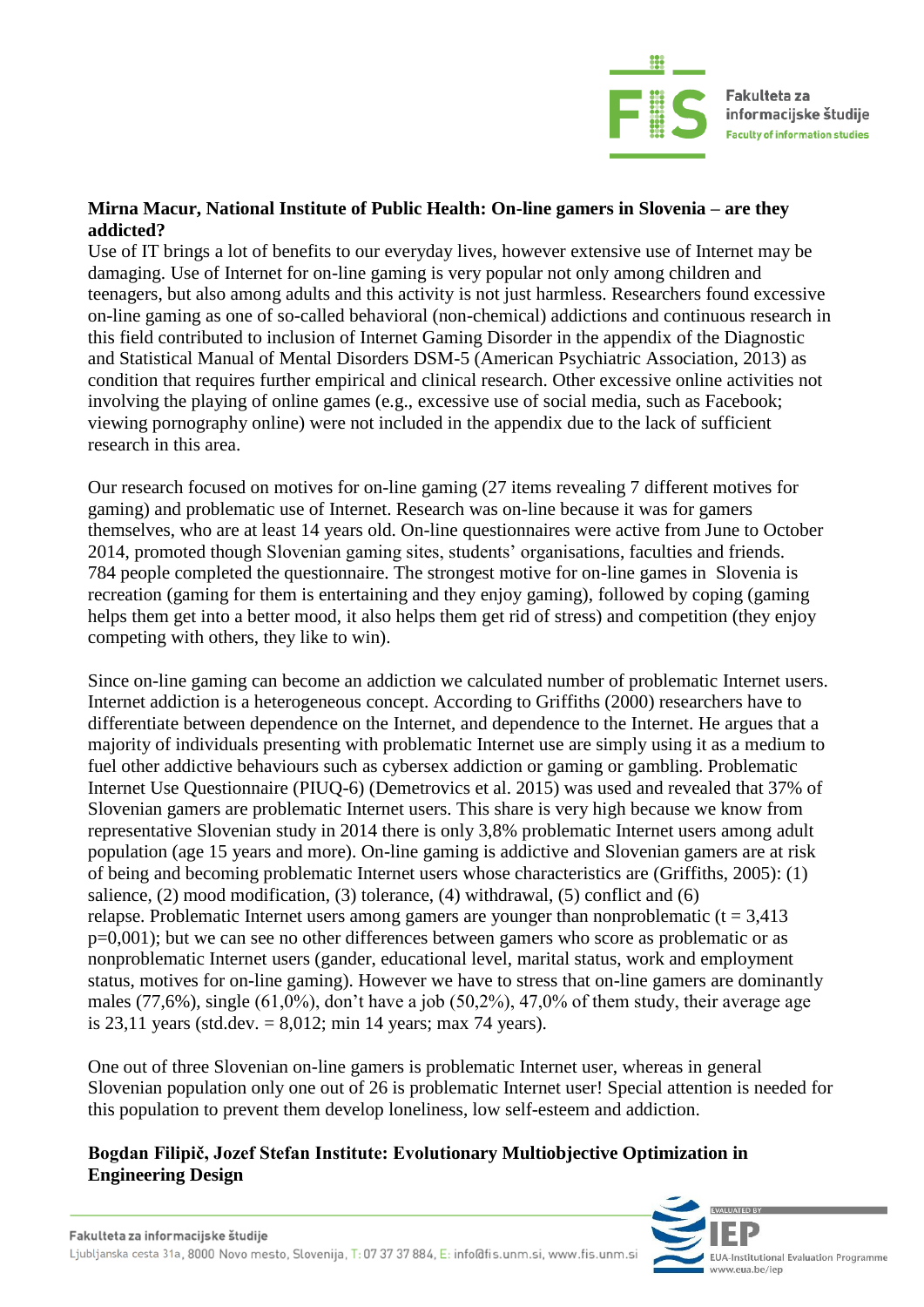

Optimization can be viewed as the process of finding the best (or sufficiently good) solution to a given problem. It assumes the problem definition includes an objective function that evaluates the quality of candidate solutions. However, real-world optimization problems often involve not only one but several objectives that are typically in conflict. For example, designing a new device, an engineer strives to maximize its performance and minimize the costs of its operation. In such cases the objective function is formally a vector function, and the problem solving process is known as vector optimization or multiobjective optimization.

Traditionally, multiobjective optimization problems have been approached by first transforming them into a single-objective form (for example, by composing a weighted sum of the objectives) and then solving them by suitable single-objective methods. A more advanced technique, known as the ideal approach to multiobjective optimization, is based on the notions of Pareto dominance and Pareto optimality. Formally, solution x dominates solution y if it is better than y in at least one objective and not worse than y in all other objectives. A solution is called nondominated if no other solution dominates it, and the set of nondominated solutions from the entire solution space is the Pareto-optimal set. Its members represent different trade-offs among the objectives. In ideal multiobjective optimization, the Pareto-optimal set (or its approximation) is first identified and then the final solution is determined by applying additional user preferences.

As the key computational step in ideal multiobjective optimization is finding the Pareto-optimal set, population-based algorithms are natural candidates for multiobjective optimizers. Among them, especially evolutionary algorithms (Eiben and Smith, 2015) have been widely adopted in multiobjective optimization (Deb, 2001). The methodology is being increasingly exploited in science, engineering and business (Knowles et al., 2008).

We present the key concepts of multiobjective optimization and evolutionary multiobjective algorithms and then focus on their application in engineering design. A particular algorithm called DEMO (the acronym for Differential Evolution for Multiobjective Optimization) (Robič and Filipič, 2005) is demonstrated as a design tool in a case study of configuring an energy supply system based on renewable energy sources. The task is to determine the type and number of solar panels, batteries and other system components with respect to two objectives to be minimized, the proportion of unsupplied energy and the costs of installing and operating the system (Filipič and Lorencin, 2012). We show the algorithm is capable of returning a set of trade-off system configurations, providing the user with a better insight into the solution space, and supporting sensitivity analyses for various system exploitation scenarios. We conclude by outlining further challenges in multiobjective optimization in general and multiobjective engineering design in particular.

#### References

– K. Deb (2001). Multi-Objective Optimization using Evolutionary Algorithms. Chichester, UK: John Wiley & Sons.

– A. E. Eiben, J. E. Smith (2015). Introduction to Evolutionary Computing, 2nd Edition. Berlin: Springer.

– B. Filipič, I. Lorencin (2012). Evolutionary multiobjective design of an alternative energy supply system. IEEE World Congresses on Computational Intelligence, Brisbane, Australia, pp. 395-400. Danvers: IEEE.

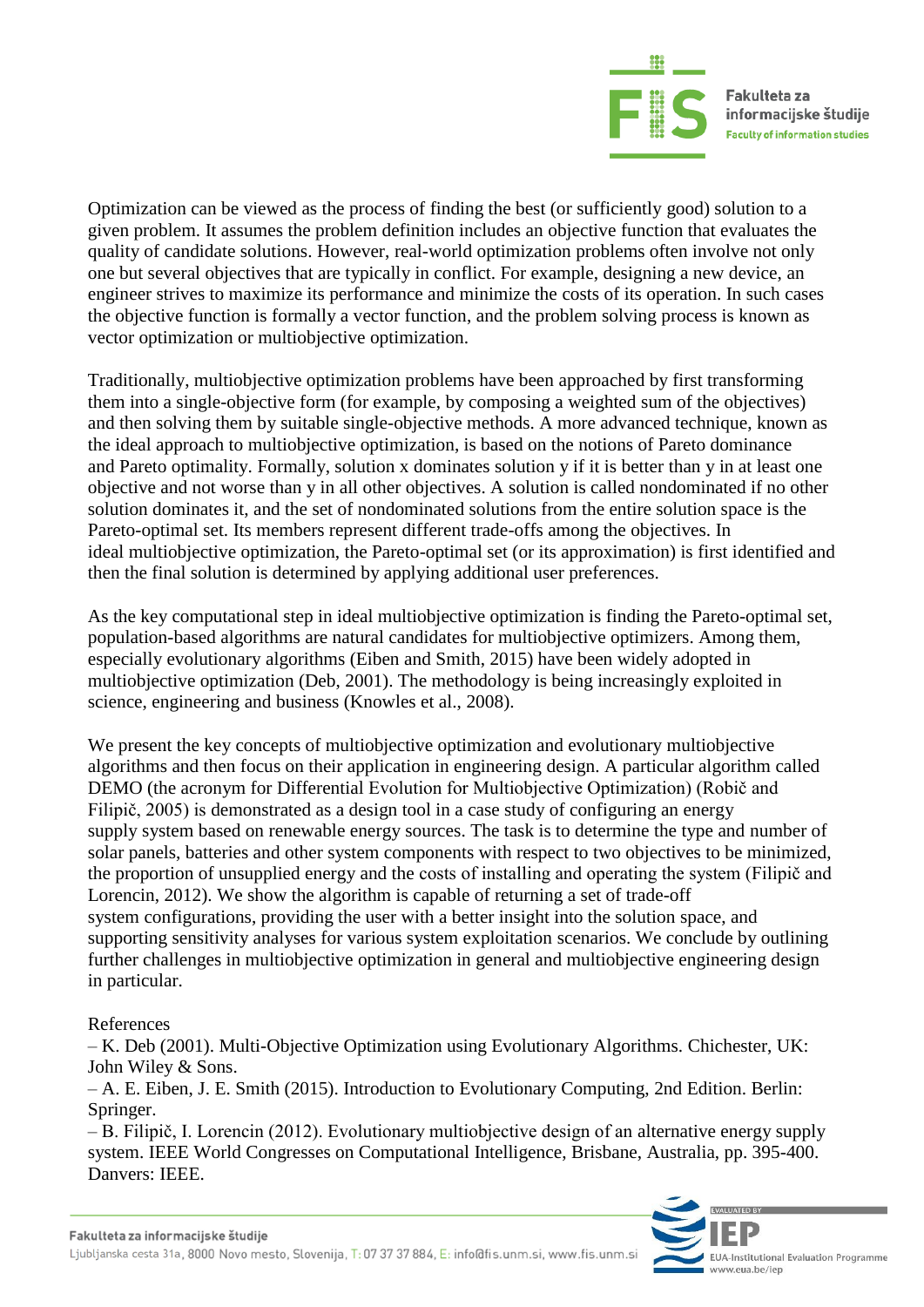

– J. Knowles, D. Corne, K. Deb (Eds.) (2008). Multiobjective Problem Solving from Nature: From Concepts to Applications. Berlin: Springer.

– T. Robič, B. Filipič (2005). DEMO: Differential evolution for multiobjective optimization. In: C. A. Coello Coello, A. Hernandez Aguirre, E. Zitzler (Eds.),

Evolutionary Multi-Criterion Optimization: Third International Conference, EMO 2005. Lecture Notes in Computer Science, Vol. 3410, pp. 520-533. Berlin: Springer.

#### **Lorena Mihelač, School center Novo mesto: Generating algorithmic composition with computer**

I would like to present an example of generating algorithmic composition using a computer. The idea of using algorithms to create some computer-generated songs is based on several years of observation of students and their (in) effectiveness in solving various problems related to school subjects. Even more surprisingly is their relatively weak understanding of the key steps leading to the resolution of a certain problem: or their strategy is either too complex or too flawed.

As algorithm, which can be defined as a set of instructions to solve a specific problem is present everywhere, from shopping in the store, from crossing the road to solving more complex mathematical functions, the author considered the idea to put an emphasis on understanding algorithms and their usefulness by learning algorithms through real life situations and school subjects.

The fact that we can understand algorithms as an extension of our everyday rational reflection process was crucial for the decision to implement them not only in the subject IT, which is a general subject in the first year of the vocational school for preschool education but also in other vocational subjects (e.g. music subject).

The aim of such implementation was to show the students (who do not have specific composers experience or desire), how they can tackle (seemingly unsolvable) problems, such as to write quite simple melody using a simple algorithm, which can be reused for different purposes in their vocational area (preschool education).

#### **Mirna Macur, National Institute of Public Health: Can Internet use become problematic? Evidence from Slovenia**

Internet use is part of our everyday lives – private and professional. Data from representative Slovenian sample of adult population (minimum age: 15) show, that 61.2% use Internet every day or almost every day; 11.3% use it al least once a week and 27.5% use Internet less than once a week. Frequency of Internet use strongly depends on the age of the respondent: the mean age of daily Internet users is 38.2 years; of the ones who use it at least once a week is 47.9 years and the ones, who use Internet less than once a week is 64.2 years. Data also reveal that frequent Internet use relates strongly to employment status, since pupils and students use it the most, also majority of employed population, whereas two thirds of retired people use the Internet less than once a week. Unmarried individuals use the Internet more frequently than those married. High educational level is associated with frequent Internet use as well.

These results are expected, however the aim of our study was to explore problematic Internet use (PIU). Despite the fact that the use of Internet is an everyday activity for most people, when taken

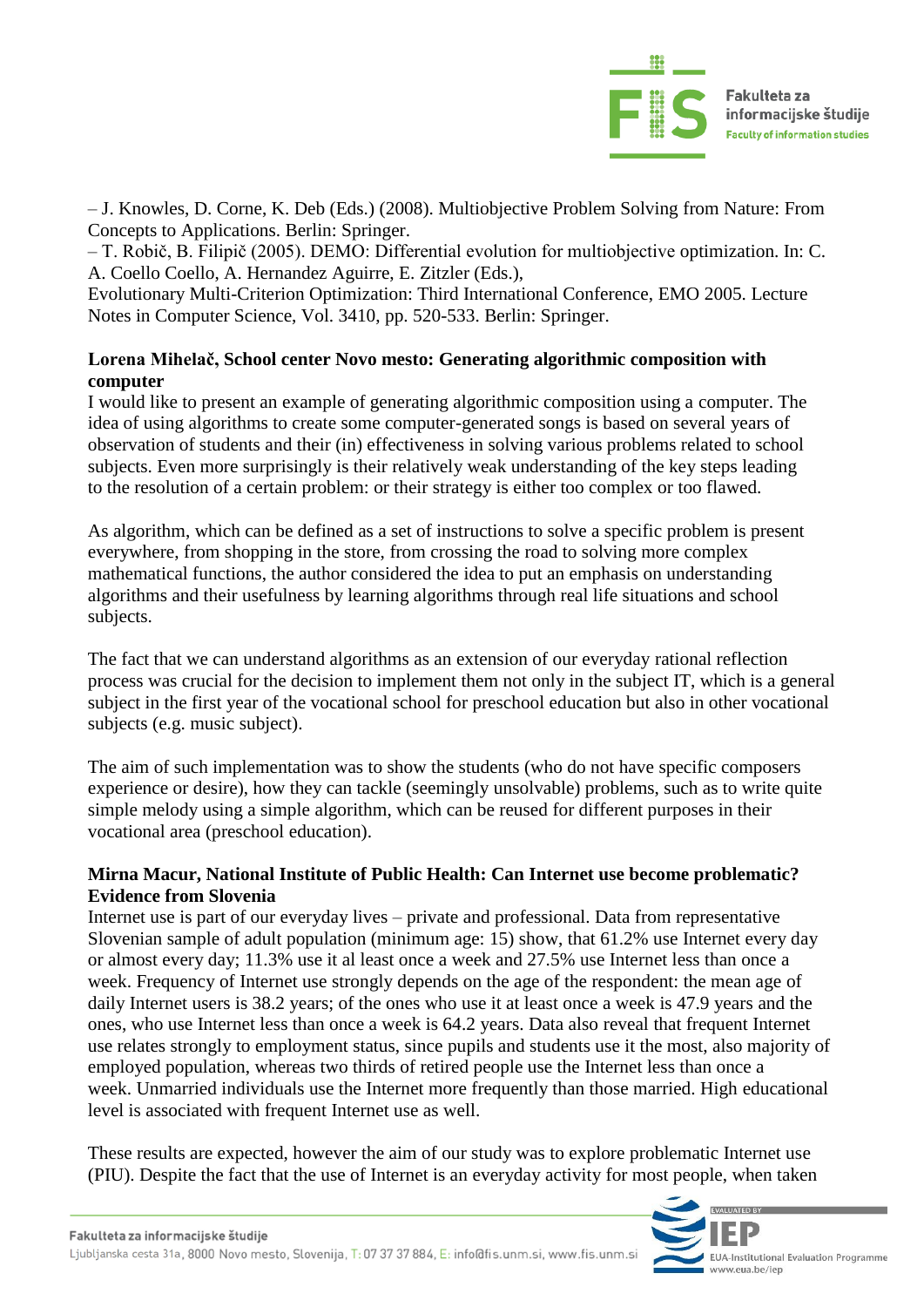

to the extreme, it may cause serious harm to the individual and/or to his or her social environment. Although the consensual definition of PIU is still lacking, authors generally agree that the problematic use is clearly associated with indicators of addiction (Spada, 2014). Block (2008) suggested four diagnostic criteria essential to a possible diagnosis of PIU as an addictive behaviour: (1) excessive Internet use, often associated with a loss of sense of time or neglect of basic drives; (2) withdrawal, including feelings of anger, depression and tension when Internet is not accessible; (3) tolerance, including the need for better computer equipment, more software, or more hours of use; and (4) adverse consequences, including arguments, lying, poor school or vocational achievement, social isolation, and fatigue. According to Griffiths (2010) researchers have to differentiate between dependence on the Internet, and dependence to the Internet. He argues that a majority of individuals presenting with PIU are simply using it as a medium to fuel other addictive behaviours such as cybersex addiction, on-line gaming or gambling. Griffiths (2010) also argues that some behaviours engaged on the internet (e.g. cybersex) may be behaviours that the individual would only carry out on the Internet because the medium is anonymous and disinhibiting.

Our study used Problematic Internet Use Questionnaire Short-Form (PIUQ-SF-6) (Demetrovics et al., 2015) on representative Slovenian sample created by Statistical office of the Republic of Slovenia and carried out by National Institute of Public Health. Data show that 3.8 % of adult population (minimum age: 15) are problematic Internet users. Percentage among adolescents is much higher – 15.5 % of those between 15 and 24 years old are problematic Internet users, 6% of those between 25 and 34 years old; whereas the percentage of PIU in age group 35 – 44 is 2.7% and in age group 45 and more is only 0.7%! PIU in Slovenian population also heavily depends on employment and marital status; PIU is typical for students and pupils (15.4%), unemployed (6.8%), unable to work (7.7% ), and single (8.1%).

We should become aware of the problems that frequent Internet use causes to those, who cannot control its use and suffer from negative consequences of Internet use in daily lives. One out of 26 Slovenian adults suffers from problematic Internet use, whereas 3 out of 20 Slovenian adolescents (15 to 24 years old) suffer from problematic Internet use. Prevention programs and treatment for those affected are paramount, especially for the young generation.

#### **Boštjan Delak, ITAD Ljubljana: The Data Ownership – Lack of Awareness or Incomprehension**

Nowadays, many organizations faces the issue of defining the responsibilities and obligation for data ownership. But what is the data ownership? The Merriam Webster definition of ownership is: "the state, relation, or fact of being an owner" and definition of data is "factual information (as measurements or statistics) used as a basis for reasoning, discussion, or calculation". Issue of appointing and daily operation of the data ownership last for decades. Some areas have made a huge development of this role, especially area related to patient health records and data. In practice, at the IS auditing activities, we are often dealing with challenges as audited companies have not appointed such a role, and this shortage is reflected by several issues in their daily operations and are consequently increasing companies' operational risks. In matter of fact, it is a data governance issue, appointing data ownership who manages data privacy control over the data. We know the different types of data: analytical, financial, scientific, personal, patient, rough etc. These are all similar data, but with their different values to companies and society. The most important part of

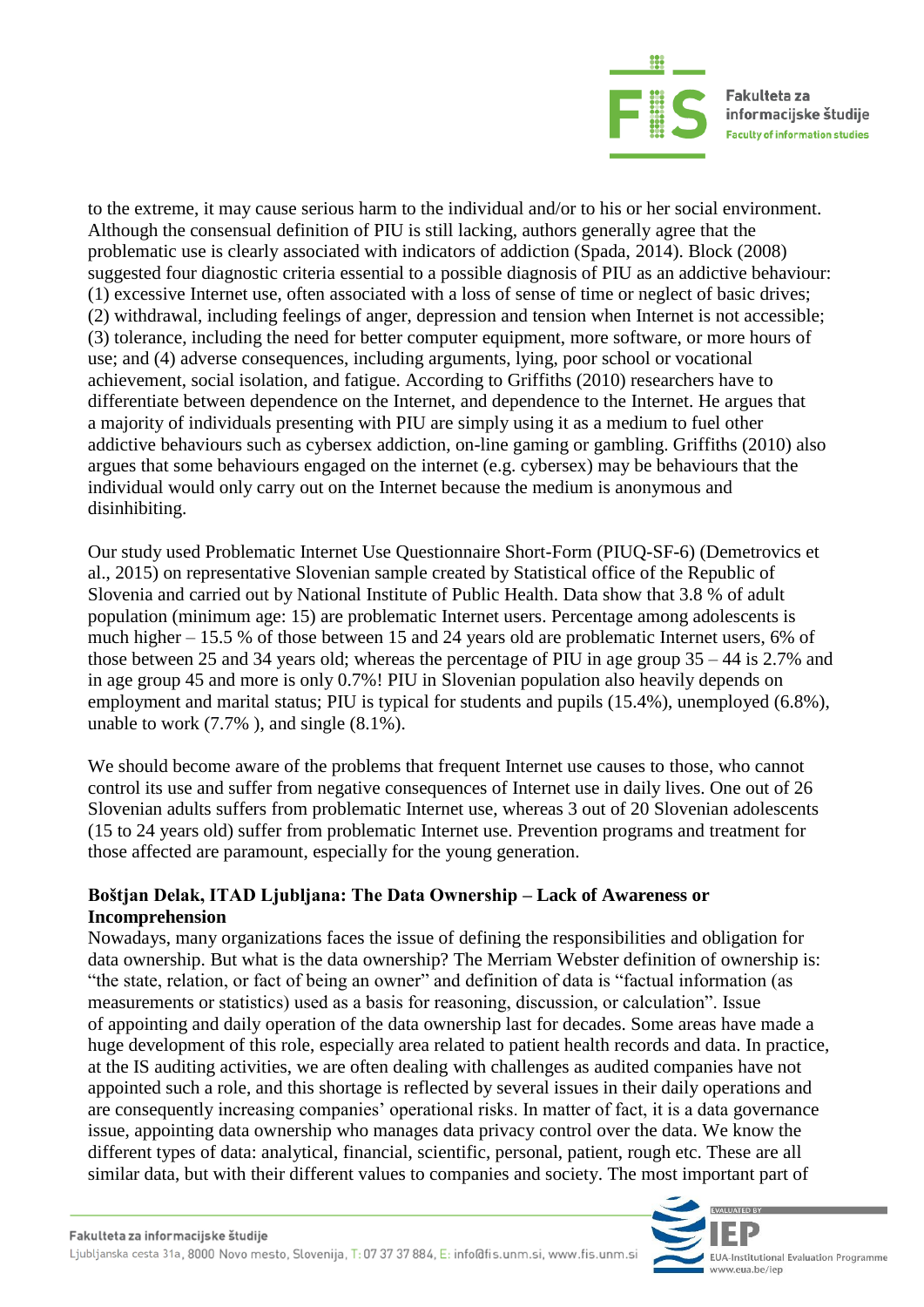

data assessment is data classification. Special treatment regarding data ownership reserved patient health data and other personal identified information, which are usually protected by country legislation. There is another issue, with data ownership of the research activities, where scholars daily delivered many analysis with the results, which are data at the end. Our motivation is to find out how the science, scholars and researchers have dealt with data ownership issue, to review the scientific literature for this issue and identify possible approaches and methods on how to implement data ownership. Research hypothesis is: "There are well known approaches and methods how to efficiently implement data ownership role within the company". On the other hand practicians used other methods, standards and methodologies. ITIL–does not have data ownership role, but is more concentrated on IS processes: ITIL supports process ownership role. Another approach which covers enterprise governance, and not only data governance is the COBIT5 methodology, issued by ISACA and ITGI. COBIT5 describe 37 processes for effective enterprise information technology (IT) governance. Within one of the processes – APO01 – Manage the IT management framework, there is one key management practice defining information (data) and system ownership. The person accountable for setting up this key management practice is a business executive. ISO/IEC issued several standards – one of them is also ISO/IEC 27000 family – dealing with information security management system. The standard provides also the implementation guidelines for ownership of the asset, and one of the most important asset each organization has, is their data. Literature review shown that several papers are describing data ownership for patient data and records within health organization. Another area of research is describing data exchange in potential compensations within consumer organizations. Out of them special issue are travel – transport and tourist organizations with their customer relationship management tools, and data ownership when interorganizational IS are used. Several papers are describing master data management alone or combined with the data warehouse issues. Recently published papers are describing data ownership and data privacy more concentrating to their roles within cloud computing. Few papers are describing the data ownership of the data as outputs from science researches and analysis. Brief analysis of science, literature shown that there is no silver bullet definition how to implement data ownership and data ownership continues to be a complicated issue and will likely remain so for the foreseeable future.

#### **Tomaž Aljaž, Faculty of Information Studies: Delivering projects at Warp speed**

The question of competitive advantage is key element of every organization. They are aware of this fact and are looking ways how to improve the most rational, the way that will bring the most benefits. Unfortunately, on many occasions adding more resources and / or investments do not results in desired results. The main question arises – How we can improve of management of portfolio of projects because we face several undesirable effects like:

- Many initiatives and / or projects does not meet desired deadlines;
- Many project activities and projects does not meet approved budgets;
- In order to meet desired project time schedule we need to compensate with scope / functionalities;
- Resources are not available when needed;

• Initiatives / projects are confirmed on daily basis (»sooner we approve, bigger chance is to finish on defined deadline «)

• Needed information are not available before work will start (requirements, specifications, processes);

• Many changes and error in final stages of the project.

Based on that organizations are implementing many initiatives that were done in similar or

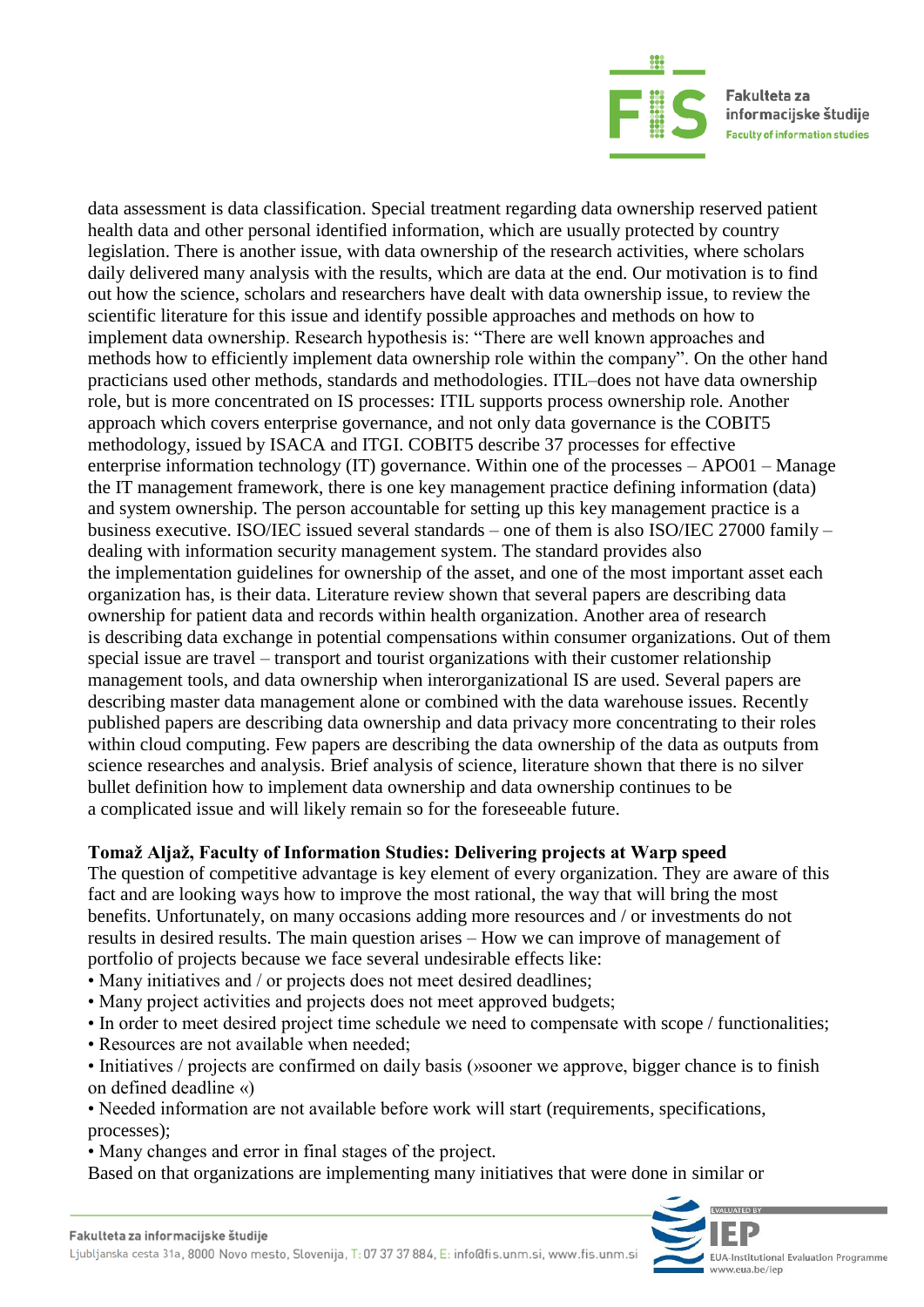

competitive organizations, but unfortunately do meet desired results. There may be many reasons for that, including conflict with existing way of managing projects, rules, policies and measurements. As we can see, it is not enough just to implement new initiative into the organization, but we need to know what to change (which part of the organization we need to change and which not), what to change to and how to cause the change. Clearly we can see that we need systematic approach to address these needs.

Every system or organization can be characterized as network of interdependent processes or elements. This means that systems are analogous to chains, or networks of chains. Like a chain, the system performance is limited by the weakest link – constraint. This means that no matter how much effort you put into improving the processes of a system, only the improvements to the weakest link will produce any detectable system improvement. The concepts that addresses this topic was introduced by dr. Eliyahu M. Goldratt, called Theory of Constraints (TOC). Theory of Constrains provide tools and applications that enable organizations to identify the constraints (or few of them), exploit them and subordinate other based on that decision in order to get the most out of the existing system or organization. When properly addressed, it provides a means to improve competitiveness of the organization and reduce possibilities of competition to enter the market because of:

- Stable, robust and predictable project plans;
- Reduced delivery time of the projects;
- Meet project scope, budget and delivery time;
- Increased number of finished project in monitoring time frame;
- Reduced inventory levels;
- Reduced number of resource and project conflict situation;
- Improved rules, policies and measurements to improve flow of the projects; and
- Improved time-to-market and response to new market demands.

In the presentation we will show major issues running project with shared resources and why traditionally managed projects (usually) do not deliver what was promised. Moreover, we will show and demonstrate tools and applications of TOC that enables improved management of resources, thus providing in majority of cases 95% probability to finish projects on time, scope and budget. We will conclude with example and hands-on experience of multiproject environment using Microsoft project.

#### **Blaž Rodič, Bojana Boh Podgornik, Danica Dolničar, Andrej Šorgo and Tomaž Bartol, Faculty of Information Studies: Information literacy of Slovenian students and attitude towards privacy**

The contribution presents the analysis of information security aspect of a information literacy performed of 612 students at six Slovenian faculties enrolled in study programmes of life sciences, health, technologies, education of science teachers, informatics, and management. The results are compared with the results of a study on perception of privacy in social networks performed among a different sample of Slovenian youth. The results show that users indiscriminately add "friends" on Facebook, suggest that users have a limited awareness of the threats privacy in social networks, do not use security mechanisms or they are not aware of them, and assign less importance to privacy in social networks than in the real world, as they are willing to share more personal information in social networks than in random meetings on the street. Most of respondents have no negative

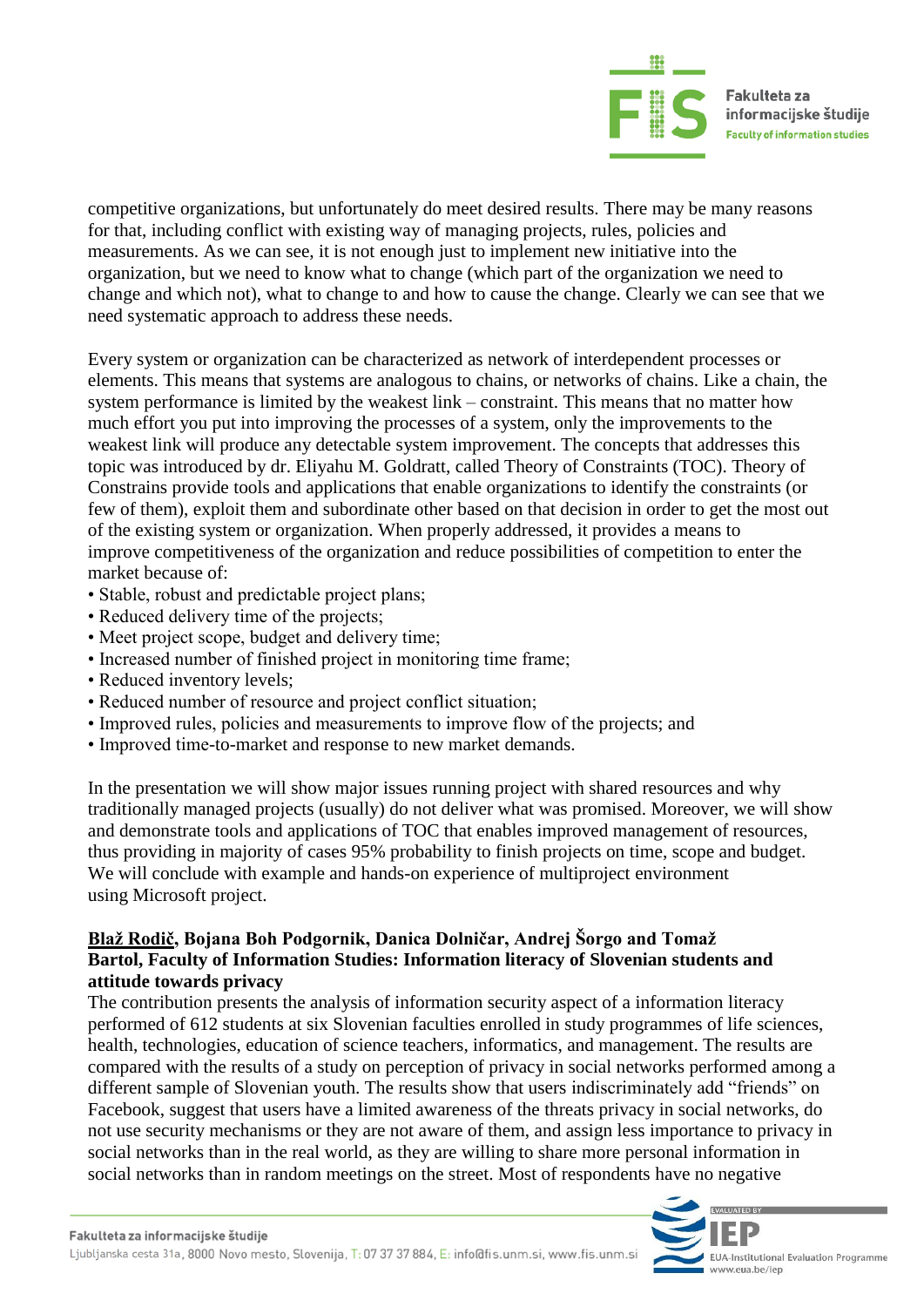

experience with abuse of personal data or harassment in social networks, but a lack of caution in sharing information and disuse of security mechanisms increase the risk of abuse.

#### **Borut Rončević, Urška Fric, Kristina Cigler, Naja Lampe, Martin Gjoreski, Aleš Hočevar, Katja Beg and Maja Zoran, Faculty of Information Studies: Inter-organizational trust and industrial symbiosis – Presentation of results of the project Po kreativni poti do praktičnega znanja**

Industrial symbiosis represents a technical, material and social relationship between two or more companies, involved in exchange of waste products, by-products, waste water and energy which are re-used.The purpose of industrial symbiosis is to improve ecologic and economic efficiency by reusing material resources in industrial and non-industrial technological processes (e. g. in agriculture). An important factor in the success of industrial symbiosis is inter-organizational trust – trust among cooperating companies. On the one hand, the key goal of this project was to study industrial symbiosis in Slovenia, which is still in its development phase; on the other hand, we wanted to provide research on inter-organizational trust as one of the sociocultural aspects of industrial symbiosis in general.

Project goals were then divided into three pre-conditional goals we needed to attain before we could finalize the research. The first pre-condition was to determine the presence of industrial symbiosis and its phenomena in Slovenian companies. The other pre-condition was to identify the understanding of inter-organizational trust in companies, which cooperate with other social actors (such as local communities) and economic actors (companies) when performing their primary economic activities. The third pre-condition was to find out how inter-organizational trust interweaves with other sociocultural aspects of industrial symbiosis.

20 Slovenian companies were involved in data collection, out of which 13 had no previous knowledge of the term industrial symbiosis. 9 out of 13 companies had never heard of this term or any similar term, while 2 companies have heard of the term industrial ecology, 2 have heard of the term industrial eco-symbiosis, and 1 company has heard of eco-symbiosis. The rest (7 companies) already know industrial symbiosis either as a term or in practice. When further analyzing the latter 7 companies by subjects, which we had defined from their answers, we found that 1 company performs industrial symbiosis in the form of selling waste products/by-products/waste water; 1 company leases these products; 3 companies are involved in inter-organizational cooperation/projects/other forms of collaboration; 1 company processes waste products/byproducts/waste water; and 1 company hadn't explained their activities, related to industrial symbiosis. 16 out of 20 companies provided their interpretation of inter-organizational trust. Analysis of their answers showed that 8 companies refer to inter-organizational trust as trust between economic actors; 2 companies refer to it as cooperation between economic actors; 2 companies as respecting their business partners; and 4 companies see it as the basis/pre-condition for cooperation. 14 companies believe that inter-organizational trust is an essential prerequisite for inter-organizational cooperation; 5 companies don't believe it is necessary; while 1 company failed to answer this question.

When researching inter-organizational trust as one of sociocultural aspects of industrial symbiosis in 20 companies, we found the following facts: for 4 companies (out of 7), who know industrial symbiosis or practice it, inter-organizational trust is a 'very important' factor (measured on a scale

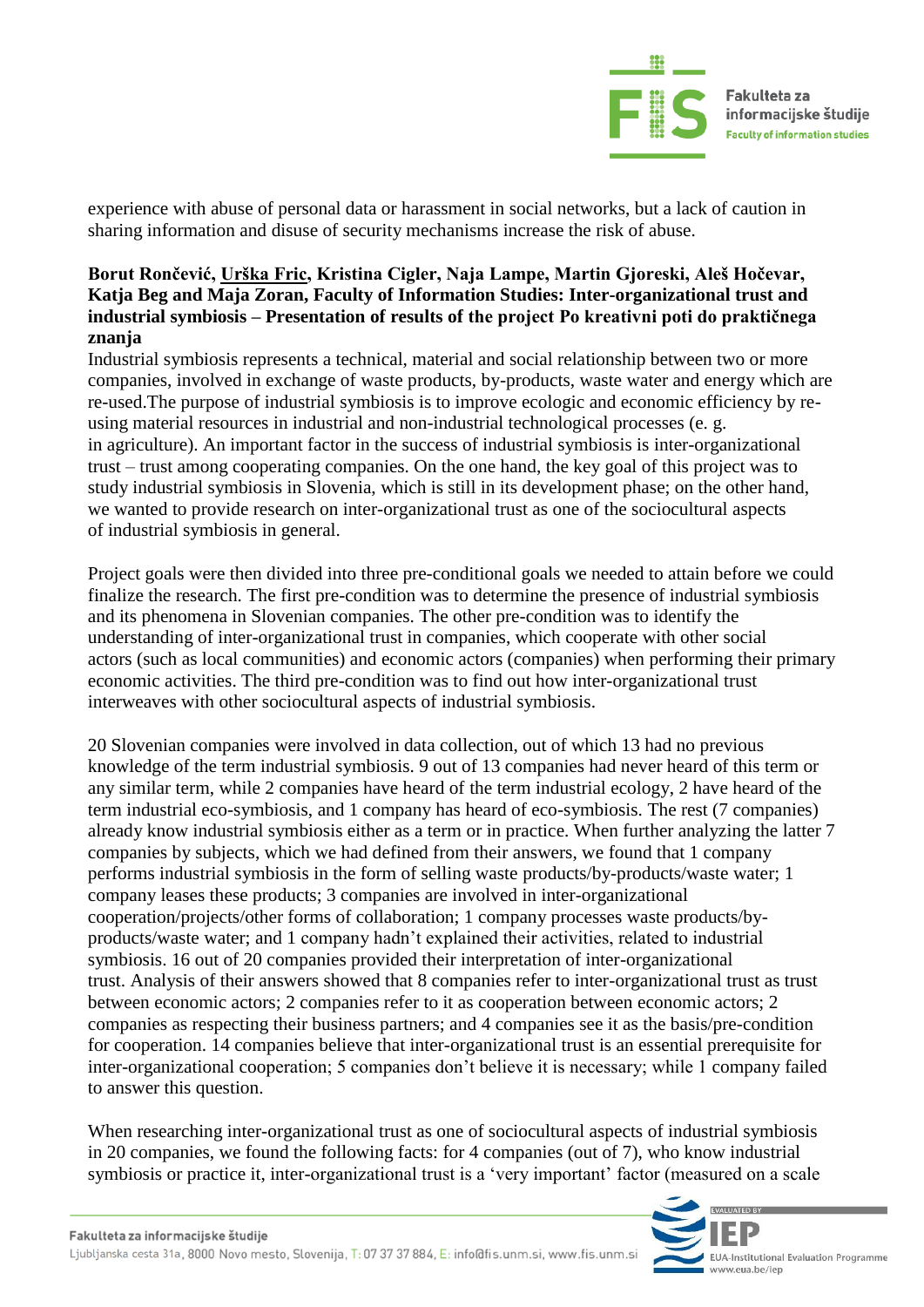

from 1 to 5); 3 companies see it as 'important'. This shows that there is a connection between interorganizational trust and industrial symbiosis, motivating us to continue our research on the impact of inter-organizational trust on inter-organizational cooperation for the purpose of practicing industrial symbiosis.

The project took place between april and july 2015 and was selected in the 2nd call for tender for funding Po kreativni poti do praktičnega znanja, launched by the Slovene Human Resources Development and Scholarship Fund. The project was funded by the Slovene Human Resources Development and Scholarship Fund and the European Union from the European Social Fund.

#### **Andrej Kovačič and Mateja Rek, Faculty of Media: Online Exposure and Critical Thinking**

Results from our national research on media literacy in Slovenia, focusing on online exposure and critical thinking, are presented in this article. We found out that media exposure is changing, as more than eight out of ten Slovenians are daily online in comparison to (only) six which daily watch TV. Interestingly credibility of information on the internet is evaluated higher than that of any other media sources including TV. In the analysis we have also identified important critical skills black spots especially regarding the publication of personal information online. The results of this study call for action in media literacy education and in an increased academic research efforts.

#### **Tanja Miličić and Ana Meštrović, University of Rijeka: Comparison of Language Networks Measures for Legal Texts and Literature**

In the last decade we have witnessed tremendous advances in understanding networked systems across a number of disciplines. One of the reasons for this lies in the discovery that for each system there exists a common set of fundamental laws and principles, despite their diversity. Inspired by complexity theory, it is recently acknowledged that human language can be modeled as a complex network and that it shares a number of non trivial statistical patterns such as small world phenomenon, disassortative mixing, power low degree distribution, etc. As the network model of any other type of real-world system, linguistic networks consist of a set of nodes that represent a linguistic unit (e.g. word) and a set of edges representing the pairwise relations between them. Various linguistic networks have already been analyzed, such as word co-occurrence network, syntactic, syllables or semantic networks. In this experiment co-occurrence language network measures from two different categories of texts are compared on a global and a local level. On a global level, we consider average values of a given measure, while comparison on a local level is performed via rank plots. Networks are constructed in a way that words represent nodes which are in turn joined by an edge if they are adjacent in an area between delimiters. All networks are generated as directed and weighted, where weight of a link between two nodes represents overall co-occurrence frequencies of the corresponding words. Our dataset consists of eight texts divided into two categories of four legal texts and four short novellas both written in English. The reason for choosing this particular text types is their obvious structural and linguistic distinction. The aim of this experiment was to investigate how complex network measures operate in different structures of texts and which of them are sensitive to different text categories. The results of our measuring show that there is no uniform rule to differentiate mentioned styles of texts on a global level. However, local perspective rank plots of average node strength indicate that there are structural differences between legal texts and literature.

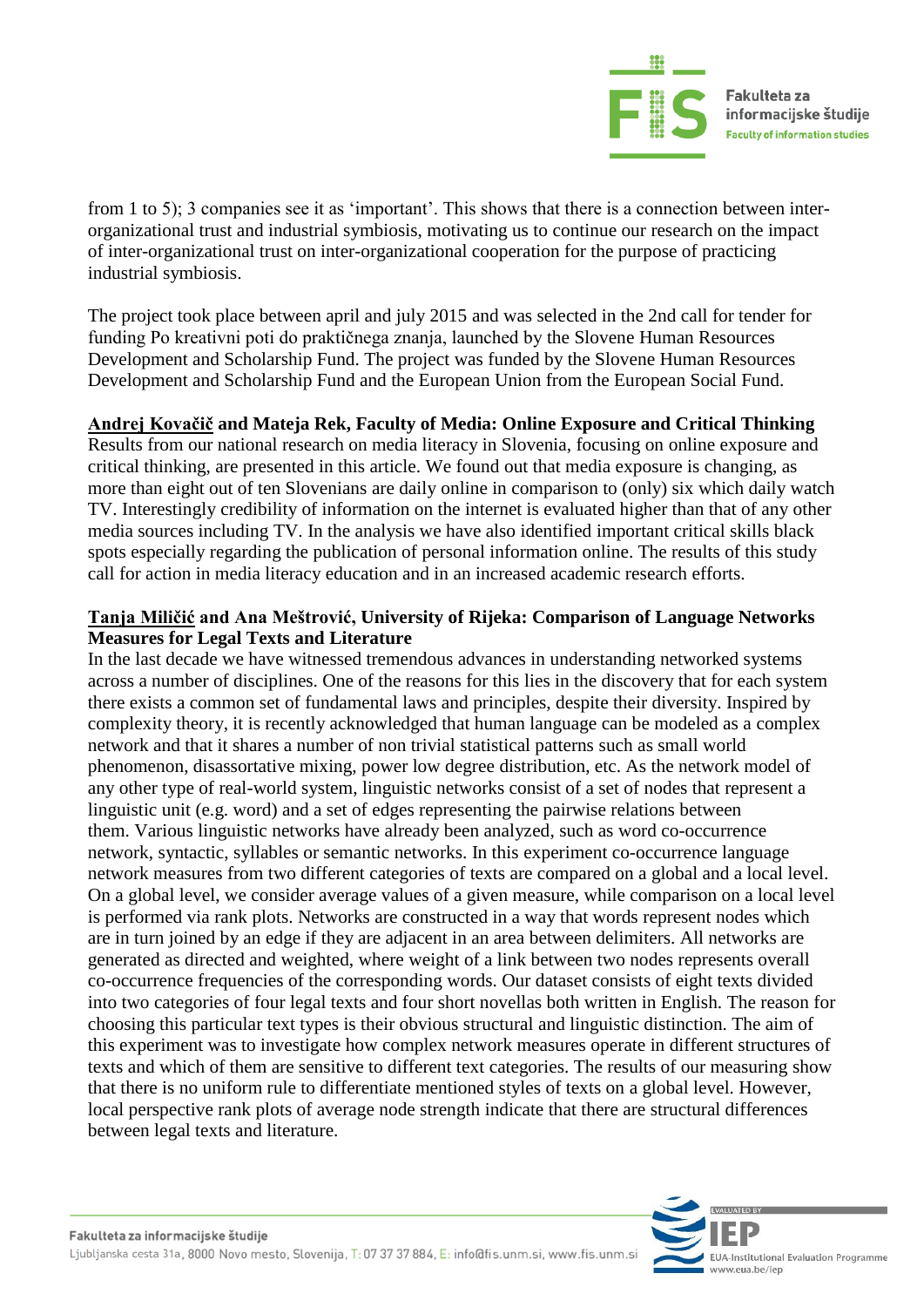

#### **Ana Meštrović, Slobodan Beliga and Sanda Martinčić-Ipšić, University of Rijeka: Networkbased quantification of the scientific collaboration at the University of Rijeka**

In this research we examine and quantify collaborative relations between researchers at the University of Rijeka. Today research is product of teamwork rather than of one scientist. The relations between scientists can be easily modeled by using complex networks. Therefore scientific collaboration and coauthorship networks are important to study in the field of scientometrics. A variety of techniques for the analysis of collaboration networks yield insights into its composition and might be used to quantify the scientific collaboration relationships. For the purpose of this experiment we collect the data from the Croatian Scientific Bibliography (CROSBI) which stores scientific papers published in the period from 1997 to the present. We construct networks for eight constituents of the University of Rijeka: Department of Informatics, Department of Mathematics, Department of Biotechnology, Faculty of Humanities and Social Sciences, Faculty of Engineering, Faculty of Civil Engineering, Faculty of Maritime Studies and Faculty of Economy. Then we examine the structure of the collaborative networks both on the global and on the local level. We compare collaboration networks of different constituents and quantify the scientific collaboration of the University constituents and research groups. Of particular interest in this experiment are centrality measures, more precisely we analyze: degree centrality, closeness centrality, betweenness centrality and eigenvector centrality. In this research we are trying to answer the question which centrality measure is the most appropriate to measure the success of the scientific collaboration.

#### **Jože Bučar, Faculty of Information Studies: Estimating sentiment orientation and monitoring sentiment dynamics of the Slovenian News texts**

The World Wide Web generates a huge amount of data daily. It has allowed people to express and aggregate their feelings about products, services, events, celebrities more intensively. The understanding and predicting the sentiment change of the public opinions allow organizations to act against negative sentiment, to build strategies with the objective to affect the public opinion. In this talk, he will present computational approach to deal with estimating sentiment orientation and monitoring the sentiment dynamics of the Slovenian News texts, which are enriched with political, business, economic, and financial content from five different web media (24ur, Dnevnik, Finance, Rtvslo, Zurnal24) and were published between September 1st 2007 and December 31st 2013. By annotating a sample of 10.427 documents he obtained an annotated corpus, which was used as a training set to train, test and evaluate classification techniques. The developed tools support monitoring sentiment dynamics of people, places, companies, events, etc. In particular, how did their sentiment reputation change over time in addressed web media. Experiments on his corpus show that the model can achieve above 91% accuracy, when classifying texts into two classes (negative & positive), and above 65% accuracy, when classifying texts into three classes (negative & neutral & positive).

#### **Zvonko Kostanjčar, Stjepan Begušić, Harry E. Stanley and Boris Podobnik, University of Zagreb: A Network-Based Approach to Modeling Market Bubbles and Crashes**

Political, social and economic systems are built upon networks of individuals and organizations that mutually compete and cooperate. The underlying mechanisms behind these forces arise from the individuals' specific preferences, and surface in various processes, such as bargaining – which result in deals, trades etc. Although standard axiomatic bargaining theory idealizes the bargaining problem by assuming rationality and complete information, in reality

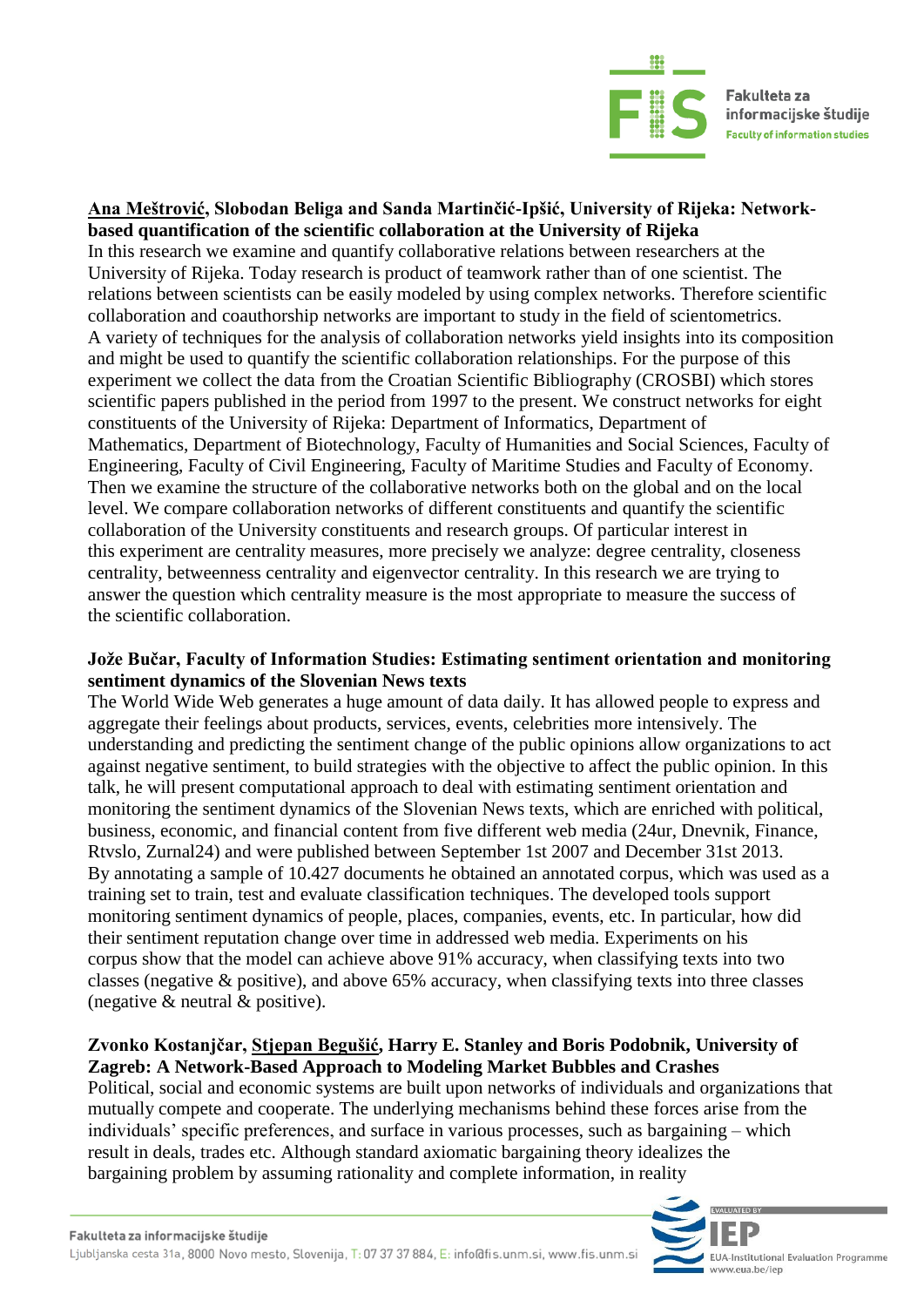

incomplete information and herding effects shift the outcomes beyond rational levels. This is particularly pronounced in financial systems, where such irrational behavior directly influences financial markets and induces the formation of so-called "bubbles". Market bubbles are most commonly characterized as states when assets are traded at prices far beyond their intrinsic (rational) values, and often end in abrupt market crashes. The problem of identifying these phenomena and possibly anticipating the systems' tipping points remains a question of great significance for the entire global economic system.

Here we introduce an alternative bargaining model, based on assumptions of herding behavior in price formation, and cooperation and competition forces within the supply and demand sides. We present networks of mutually competing agents that cooperate with the other side through the bargaining process. Moreover, a feedback mechanism in price formation and trading is introduced by a variable R that accounts for the intrinsic market value and quantifies the degree of market overpricing. As a result, the network structures induce the emergence of bubbles, which, after some persistence, lead to critical shifts in networks and cause the market to crash. Due to the feedback and the complex nature of the system, the tipping points and the extent of bubble persistence are non-deterministic and depend on the changes in the intrinsic values and the variable R. We detect a strong hysteretic behavior of the probability that the market index will drop in the next year, from which we estimate the tipping point. Furthermore, we find that the probability distribution of R has a bimodal shape, which is typical of small systems near tipping points.

The model is used to examine the S&P 500 market index, where the intrinsic price is estimated using a modified free cash flow (FCF) model. Without any fitting, we report that the average value of the ratio between the S&P 500 index price and our intrinsic price estimate is very close to 1, which, given that the S&P 500 is considered an efficient market, additionally supports our estimates. We demonstrate that the financial data of the S&P 500 index exhibits a hysteresis and a tipping point in agreement with the model predictions. Moreover, we report that the model price outputs based on the estimated S&P 500 intrinsic values are cointegrated with the real S&P 500 traded prices, examined on the S&P 500 data from 1920 until today. Based on the internal network structures and processes we construct early-warning indicators and demonstrate the applicability of the model in identifying and anticipating critical phenomena in markets.

#### **David Fabjan, Jozef Stefan Institute: Unoticable systems for motion detection**

With miniaturization and low power consumption of the hardware components, we are seeing the uptake of the Internet of Things (IoT). Different dedicated sensors, often with already embedded processors and memory are on demand connected to remote central controllers and on actuators.

They are becoming ubiquitous with their numbers increasing rapidly and diversity with many different ambient signals they are able to detect and process. Such devices are easily placed in familiar environment or on the human body and used to increase comfort, detect medical conditions and regularly used when dealing with various issues of personal and public security.

This overview paper is exploring novelty ways in detecting human behavior by introducing this new technologies, with emphasis on non-intrusion, privacy, and ambient based sensors for non-intrusive, and kinetic measurement of walking.

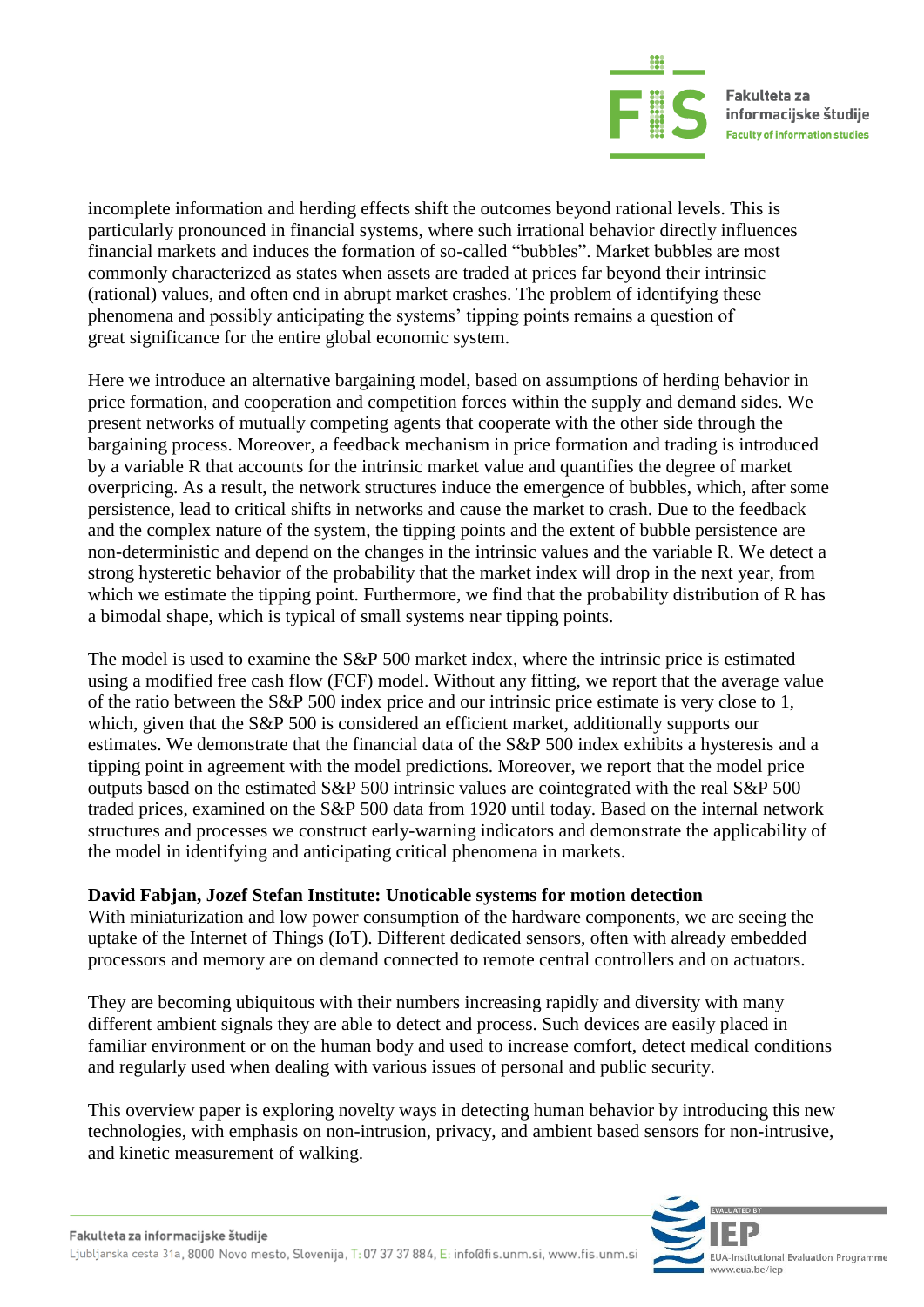

#### **Andrej Dobrovoljc, Faculty of Information Studies: Measuring the attack potential of typical threat agents**

Measuring severity of software vulnerabilities is extremely important. It is one of the cornerstones of security risk management. A widely used system for describing and scoring vulnerabilities is the open standard CVSS. However, CVSS attributes and calculated vulnerability scores do not tell us enough about potential threats for the information system. It would be useful, if we could identify the most dangerous threat agents for a specific software product. However, threat agents are dangerous only when they are both, motivated and capable to exploit vulnerabilities. By our definition, such threat agents have the attack potential.

The primary goal of our study was to identify the threat agents with the highest attack potential for a specific software product. For this purpose, we needed a suitable technique to describe profiles of typical attacker groups, which would reveal their goals, capabilities and constraints. Among existing threat taxonomies, we found the Intel's Threat Agent Library the most comprehensive. It offers the attributive description of threat agent profiles of twenty-one most common attackers for information systems.

By combining attributes from attacker profiles with CVSS attributes, we determined whether the threat agent is motivated and capable to exploit a vulnerability. Ordinal attributes from profiles allow differentiation among threat agents in six dimensions: skills, visibility, objectives, access, limits and resources. In our measuring model, they express attacker's capability. From the remaining attributes, which are "intent" and "expected outcome", the attacker's motivation is determined.

In the experiment, we focused on five typical software products, which are globally present and therefore interesting within the threat agents' society as well. We used data from the National Vulnerability Database. Results prove that threat agents have different attack potentials on different software products. From results we can recognize, which products are more exposed to individual threat agents than the others.

#### **Marc Grau Leguia and Zoran Levnajić, Faculty of Information Studies: Simulated annealing of derivative-variable correlations reconstruction methods**

Inferring the topology of a complex dynamical system is a difficult task. With the growth of this field, numerous reconstructing methods has been proposed. Among those, we were inspired by a method that used the derivative-variable correlation to reconstruct a complex system from the dynamical time series. They used the Fourier harmonics as a tunning function to find their results. Here we propose a simulated annealing process of the coefficients of the Fourier function in order to improve the precision. We have found that the simulating annealing does improves the precision by a considerable margin. Moreover, we also studied the convergence of differents realizations of the annealing process into a global minima of the precision.

#### **Darko Zelenika, Janez Povh and Bernard Ženko, Faculty of Information Studies: Localization of Text in Document Images**

Today a lot of potentially useful textual information is stored in an unstructured form of images of documents such as invoices, contracts, web pages, etc. Text detection in document images plays an important role in optical character recognition systems and is a challenging task, especially

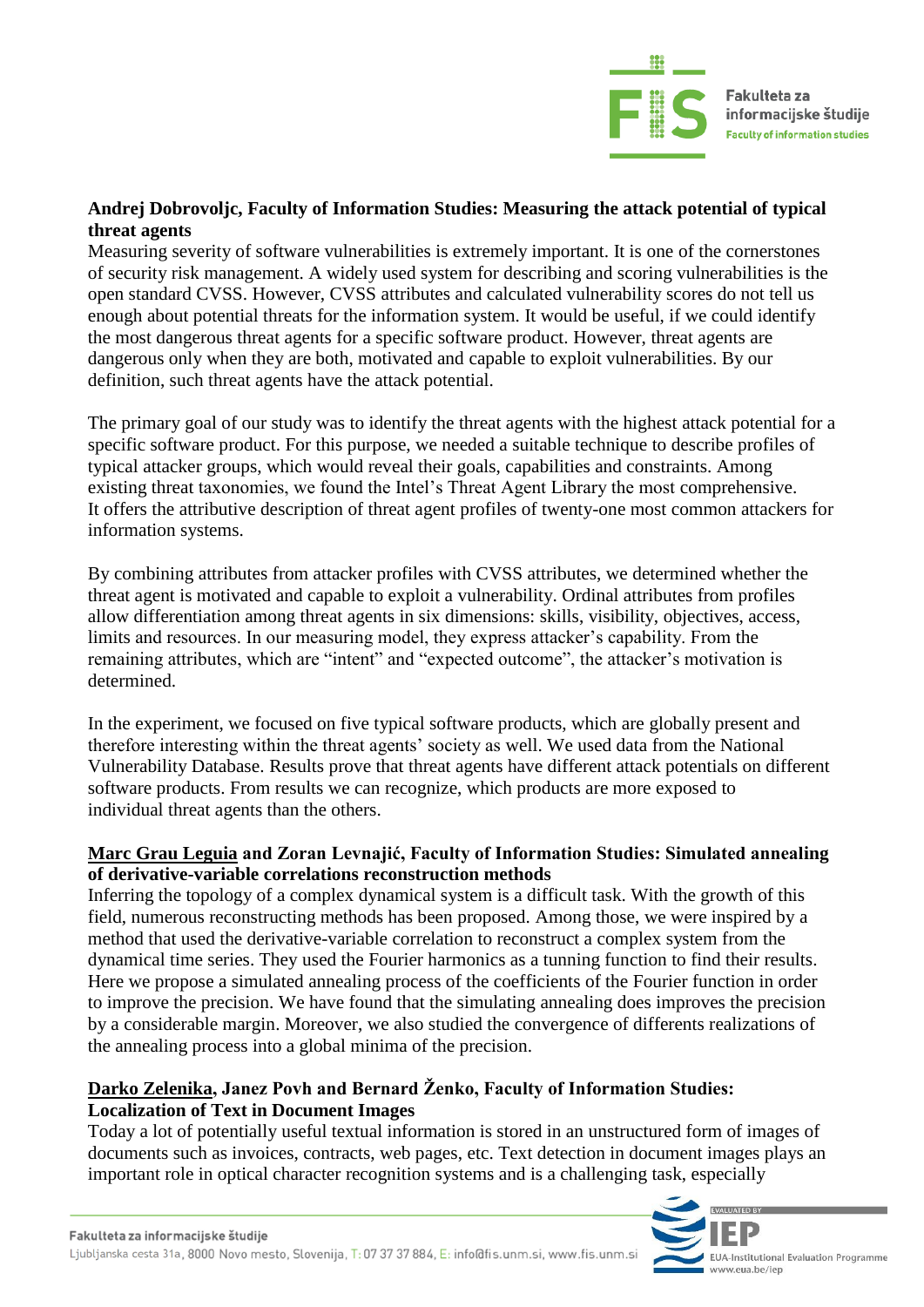

for documents which have multi colored and complex background. Text in such documents may be of different sizes, orientations, colors, etc. In order to effectively recognize and extract this text with Optical Character Recognition technology, location of the text within the image must be detected first. The first step of text detection in document images is the document segmentation, which is followed by a classification of segments obtained in the first step. Document segmentation is a task which splits a document image into segments or blocks of interest. Blocks of interest can usually be classified as text or non-text. We are mainly interested in text blocks, so our goal is to identify them and separate them from non-text blocks. We proposed text detection method which uses selfadjusting bottom-up segmentation algorithm to segment a document image into a set of connected components. The segmentation algorithm is constructed with a combination of Sobel edge detection and dilation methods. The segmented connected components are then described in terms of the following features: number of connected components, aspect ratio, foreground density, color density, standard deviation of the heights and widths of connected components, standard deviation of the lengths of horizontal and vertical runs, local binary patterns, vertical and horizontal spread, average instantaneous rate of change and zero-crossing rate. These features are extracted from original and resized (100 pixels in height while maintaining the width to height aspect ratio) segmented connected components. After feature extraction process we used a machine learning algorithm to classify segmented connected components as text or nontext. We have used publicly available dataset ICDAR 2015 from which we have collected 6100 training images of text blocks and 8000 training images of non-text blocks in order to build dataset of features for a machine learning algorithm, and to evaluate our method in the Robust Reading Competition (Challenge 1: Born-Digital Images (Web and Email)). Dataset of features is built by extracting described features from each collected training image of ICDAR 2015 dataset. Classification model is built by using Radial Support Vector Machine. The results of our text detection method are compared with 15 submitted methods of other authors, and our method is currently at 6th place with 78.69 % recall and 93.14 % precision. However, there is enough space for improvement and future research.

#### **Janez Povh, Maximilian Moser and Vincent Grote, Faculty of Information Studies: Modelling cardiovascular age by heart rate variability**

Human biological age is a concept approached by many researchers from medicine, biology, genetics etc. However, there is no universal definition of this concept and many approaches are based on ad hoc heuristics taking into account chronological age, weight, education, some crucial habits like doing sports, drinking alcohol, smoking etc. and predict biological age using some data model.

In this talk we present a systematic approach to model biological age based on health of the heart, measured through the heart rate variability. We rely on high quality data obtained by measuring 24 hours heart rate variability of 1123 people with a different health situation. From each 24-hour measurement we constructed a list of 152 features describing different aspects of heart rate variability. Using linear regression combined with forwards, backward and lasso-ridge regression we obtained a list of top 5 models giving a numerical value which we proclaim as a cardiovascular age. We further enhanced the model with the orthogonal regression where the first principal component of the data with chronological age included was used as cardiovascular age predictor. Most of the models confirm expectations that the sick people have cardiovascular age higher than chronological age. However the people with orthopedic implicants turn out to have on

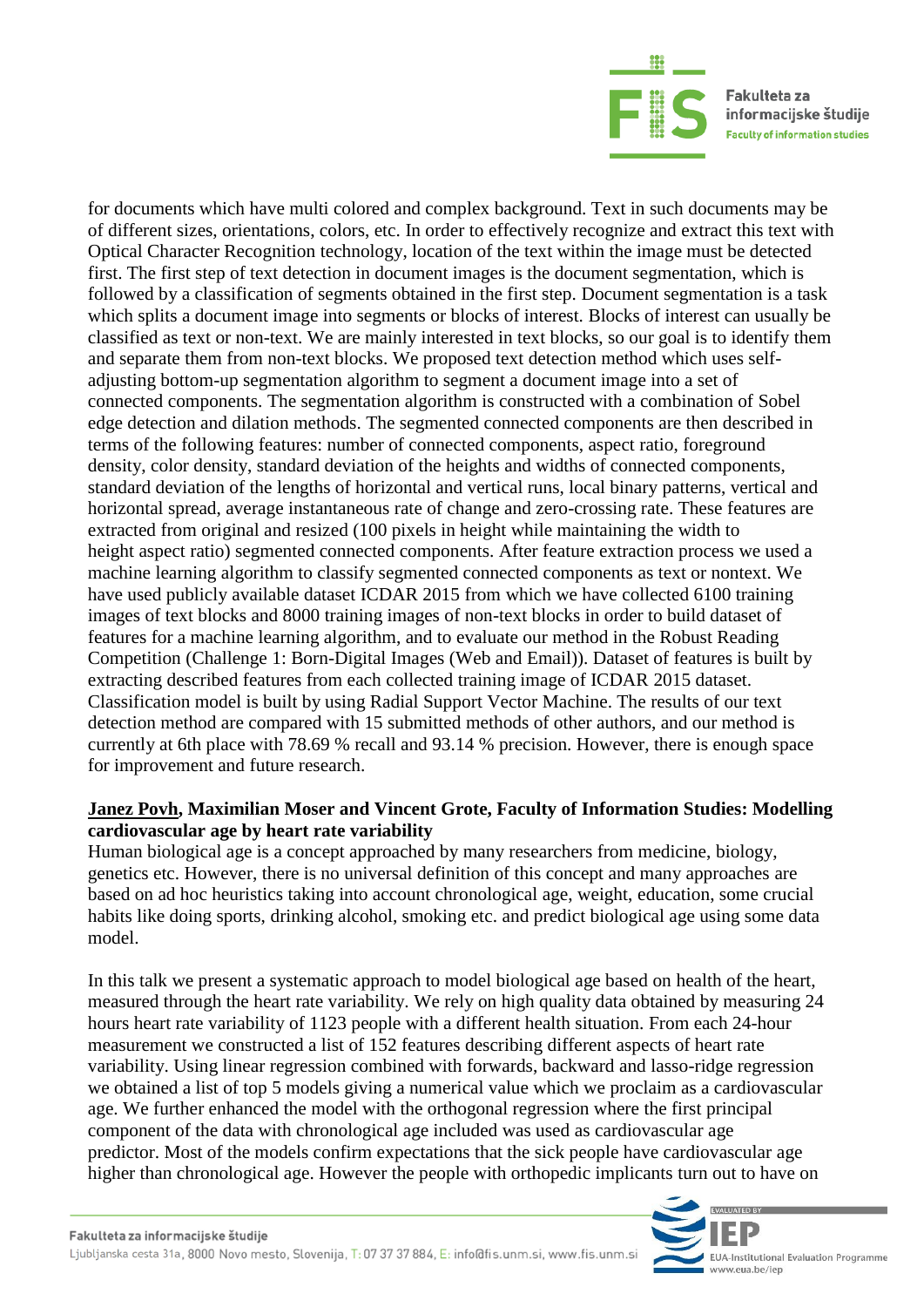

average lower cardiovascular age than chronological age. This contradicts our expectations and is a topis for further research.

#### **Uroš Mesojedec and Zoran Levnajić, Faculty of Information Studies: High performance network analysis in the cloud**

Cloud computing is a hot topic in scientific and business community. There are many applications of cloud computing spanning different areas. One of the most interesting is client independant high performance network analysis. We will present some interesting areas for further research.

#### **Albert Zorko and Zoran Levnajić, Faculty of Information Studies: A novel approach to determine the central cardiorespiratory coordination in major depression**

A large part of clinical psychophysiology deals with autonomic dysfunctions. Study deal with investigations of the overall autonomic tone in order to obtain a valuable measuring instrument for central autonomic state. Methods include measuring heart rate and respiration frequency in 42 depressed patients and their matched healthy controls. Recording of ECG and respiration were plotted starting from the previous R-peak to detect the degree of pulse-respiration-coupling. Results: Unmedicated and medicated depressives coupled significantly less than controls.

#### **Dragana Miljković, Darko Aleksovski and Vid Podpečan, Jozef Stefan Institute: Data mining methods for Parkinson's Disease**

We present the results of a literature-based study of data mining methods used for Parkinson's disease management. The study was motivated by requirements of the EU H2020 project "PD\_manager", which aims to develop innovative, mobile-health, patient-centric platform for Parkinson's disease management. One part of the data mining module of this platform will be predictive data mining algorithms designed to predict the changes in patients' symptom as well as their severity. The second segment will include also descriptive data mining methods which will analyze and provide deeper insight in patients' condition by discovering new rules and pattern of the disease.

In general, data mining algorithms search for patterns and/or models in data which are interesting and valid according to the user defined criteria of interestingness and validity. Both predictive as well as descriptive data mining methods are lately rapidly used in the healthcare domain. Use of data mining methods brings numerous advantages in healthcare, such as lowering the cost of the available medical solutions, detection of disease causes and proper identification of treatment methods, developing personalized health profiles, drug recommendation systems, etc.

There are several symptoms that are important for diagnose, management and treatment of Parkinson's disease patients. It appears that one of the crucial roles in managing Parkinson's disease is detection and classification of tremor. Tremor, which is a primary symptom of the disease, is an involuntary, rhythmical, forwards and backwards movement of a body part and is assessed in some studies with Hidden Markov models, neural networks and different methods for time domain and spectral analysis. Besides tremor, freezing of gait (FoG) is one of the advanced symptoms in Parkinson's disease. Very few computational methods have been developed so far to detect it and they can be grouped into following categories: analysis of electromyography signals, 3D motion analysis, foot pressure analysis and motion signal analysis using accelerometers and gyroscopes. The problem of gait initiation, the transient state between standing and walking, is studied in terms